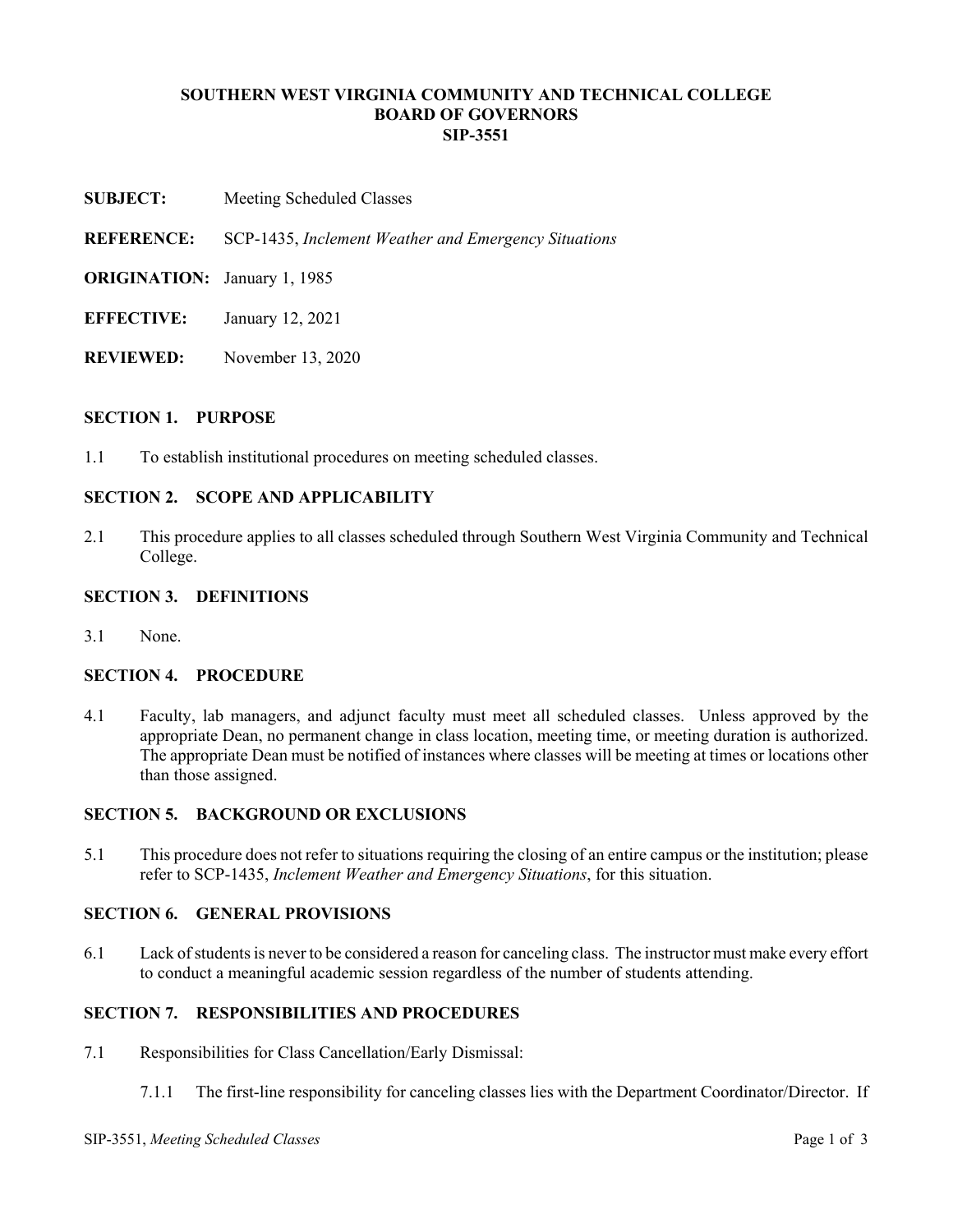the Department Coordinator/Director is not available after being contacted via the appropriate secretary, the appropriate Dean will be contacted. The Department Coordinator/Director will notify the appropriate individuals of any class cancellations.

- 7.1.2 Under no circumstances are individual instructors authorized to cancel any class session. If instances arise which require cancellation of a class session, the options of substitute instruction or make-up sessions should be explored if time allows. If an instructor is not going to meet the class, for any reason, it is the responsibility of the instructor to:
	- 7.1.2.1 Obtain the permission of the appropriate Dean or the permission of the Chief Academic Offices if unable to contact the appropriate individual via the appropriate administrative secretary.
	- 7.1.2.2 If permission to cancel the class is granted, the supervisor or designee will make a good faith effort to notify each student in advance of the class session that class will not be held.
	- 7.1.2.3 Complete a faculty absence form and send it to the appropriate Dean.
- 7.1.3 Early dismissal or shortening of class sessions for other than emergency reasons should be an extremely rare occurrence.
- 7.1.4 The appropriate Dean should be contacted as soon as possible should such an emergency occur.
- 7.1.5 It is the responsibility of the appropriate Dean to:
	- 7.1.5.1 Review the request and grant or deny permission.
	- 7.1.5.2 If granted, assure that the appropriate administrative secretary or designee contacts each student.
	- 7.1.5.3 Assure that the class is met by a Southern employee at the proper time to communicate the cancellation to those students not reached earlier.
	- 7.1.5.4 All employees who plan to attend meetings, conferences, and/or workshops requiring changes in their normal teaching schedule must receive approval in advance from their supervisor.

# **SECTION 8. CANCELLATION**

8.1 SCP-3551, *Meeting Scheduled Classes*.

# **SECTION 9. REVIEW STATEMENT**

9.1 This procedure shall be reviewed on a regular basis with a time frame for review to be determined by the President or the President's designee. Upon such review, the Cabinet-level Administrator may recommend to the President's Cabinet that the procedure be amended or repealed.